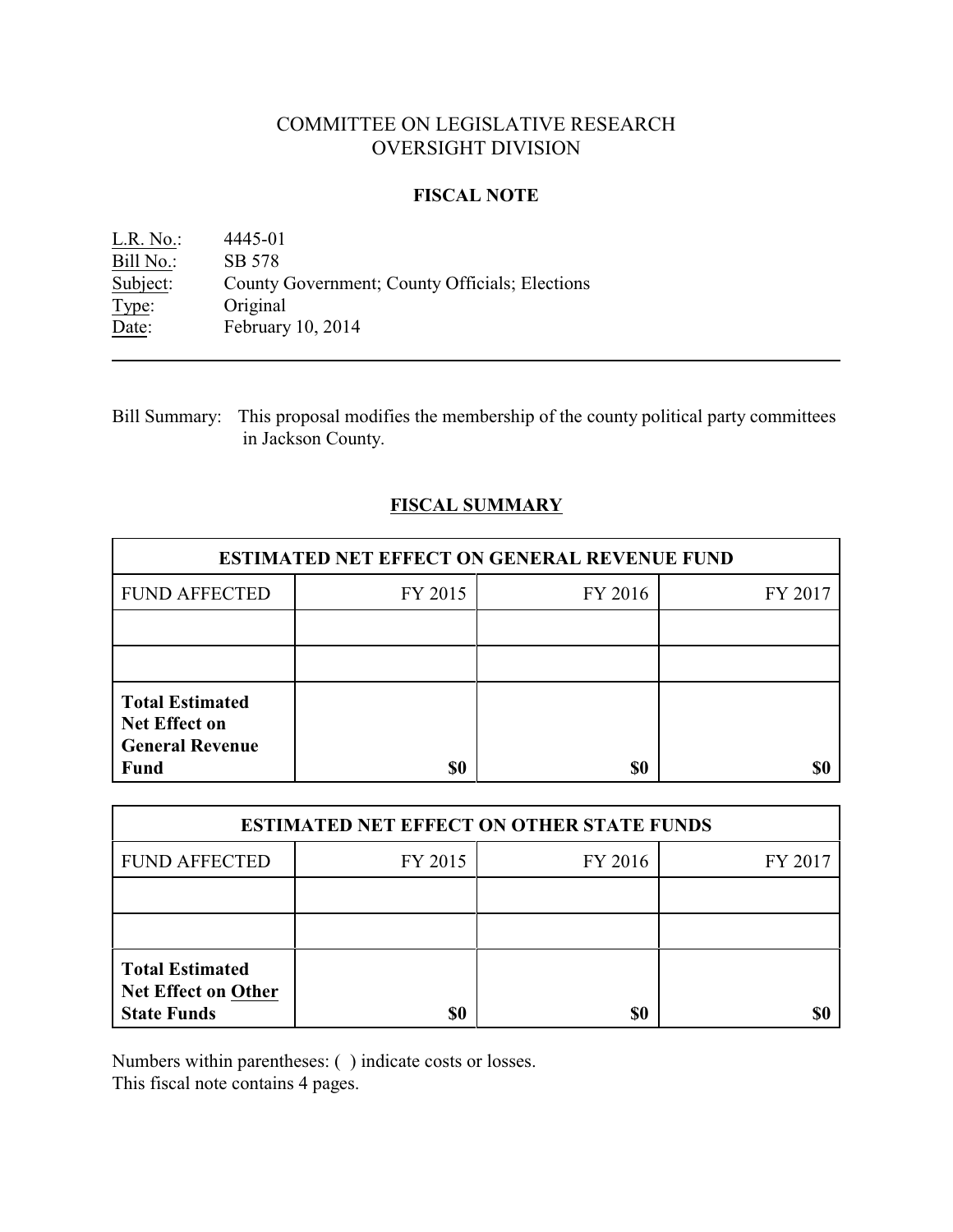L.R. No. 4445-01 Bill No. SB 578 Page 2 of 4 February 10, 2014

| <b>ESTIMATED NET EFFECT ON FEDERAL FUNDS</b>                        |         |         |         |  |
|---------------------------------------------------------------------|---------|---------|---------|--|
| <b>FUND AFFECTED</b>                                                | FY 2015 | FY 2016 | FY 2017 |  |
|                                                                     |         |         |         |  |
|                                                                     |         |         |         |  |
| <b>Total Estimated</b><br>Net Effect on All<br><b>Federal Funds</b> | \$0     | \$0     |         |  |

| <b>ESTIMATED NET EFFECT ON FULL TIME EQUIVALENT (FTE)</b>    |         |         |         |  |
|--------------------------------------------------------------|---------|---------|---------|--|
| <b>FUND AFFECTED</b>                                         | FY 2015 | FY 2016 | FY 2017 |  |
|                                                              |         |         |         |  |
|                                                              |         |         |         |  |
| <b>Total Estimated</b><br><b>Net Effect on</b><br><b>FTE</b> |         |         |         |  |

 $\Box$  Estimated Total Net Effect on All funds expected to exceed \$100,000 savings or (cost).

 $\Box$  Estimated Net Effect on General Revenue Fund expected to exceed \$100,000 (cost).

| <b>ESTIMATED NET EFFECT ON LOCAL FUNDS</b> |         |         |       |  |
|--------------------------------------------|---------|---------|-------|--|
| FUND AFFECTED                              | FY 2015 | FY 2016 | FV 20 |  |
| <b>Local Government</b>                    | \$0     | \$0     |       |  |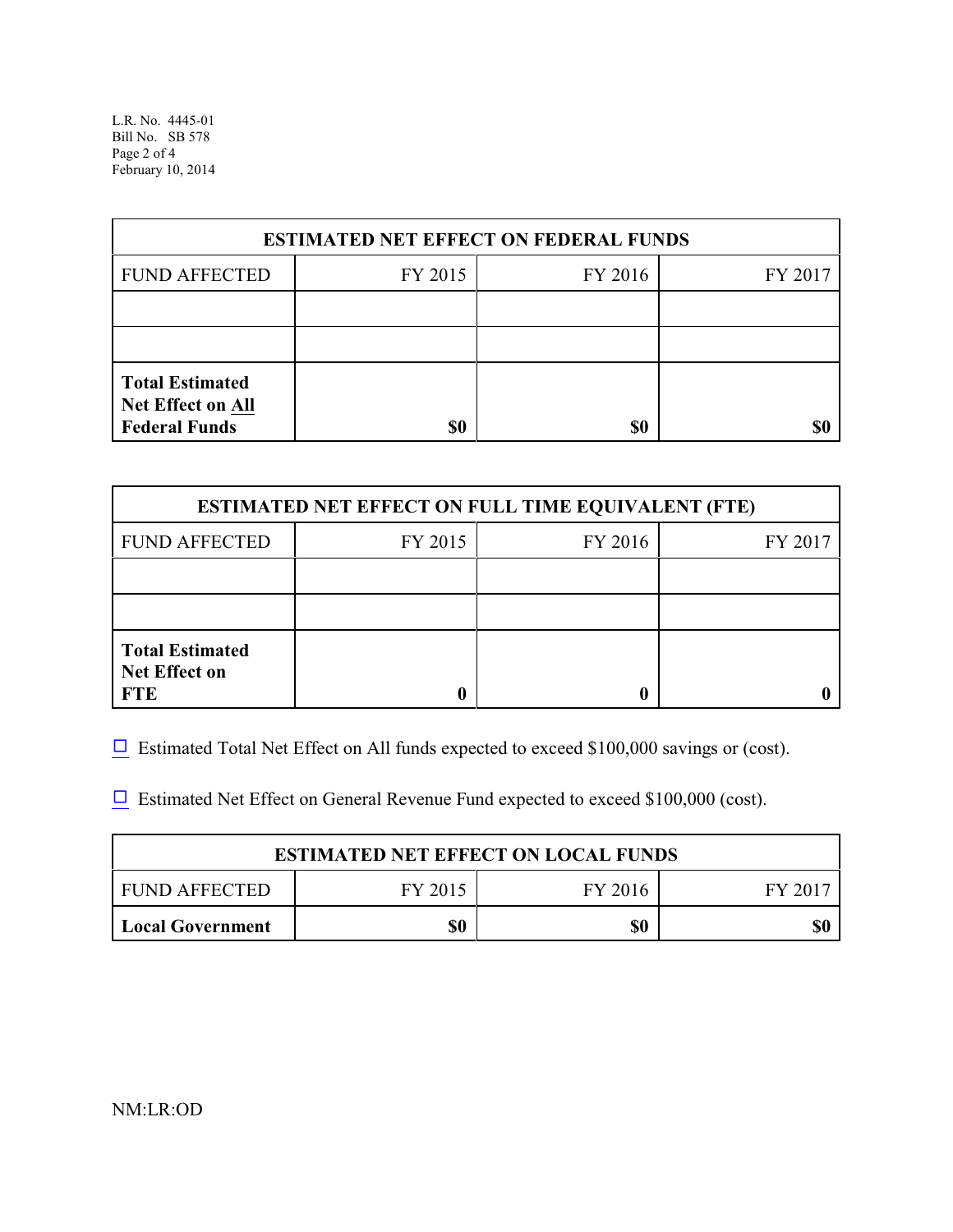#### **FISCAL ANALYSIS**

#### **ASSUMPTION**

Officials at the **Jackson County Election Board** assume little to no fiscal impact from this proposal. The fiscal impact of \$50 to \$100 would be for the cost of reprinting a map.

Officials at **Kansas City Board of Elections** assume no fiscal impact from this proposal.

| FISCAL IMPACT - State Government | FY 2015<br>$(10 \text{ Mo.})$ | FY 2016    | FY 2017                       |
|----------------------------------|-------------------------------|------------|-------------------------------|
|                                  | $\underline{\underline{\$0}}$ | <u>\$0</u> | $\underline{\underline{\$0}}$ |
| FISCAL IMPACT - Local Government | FY 2015<br>$(10 \text{ Mo.})$ | FY 2016    | FY 2017                       |
|                                  | <u>\$0</u>                    | <u>\$0</u> | <u>\$0</u>                    |

#### FISCAL IMPACT - Small Business

No direct fiscal impact to small businesses would be expected as a result of this proposal.

#### FISCAL DESCRIPTION

The proposed legislation appears to have no direct fiscal impact.

This legislation is not federally mandated, would not duplicate any other program and would not require additional capital improvements or rental space.